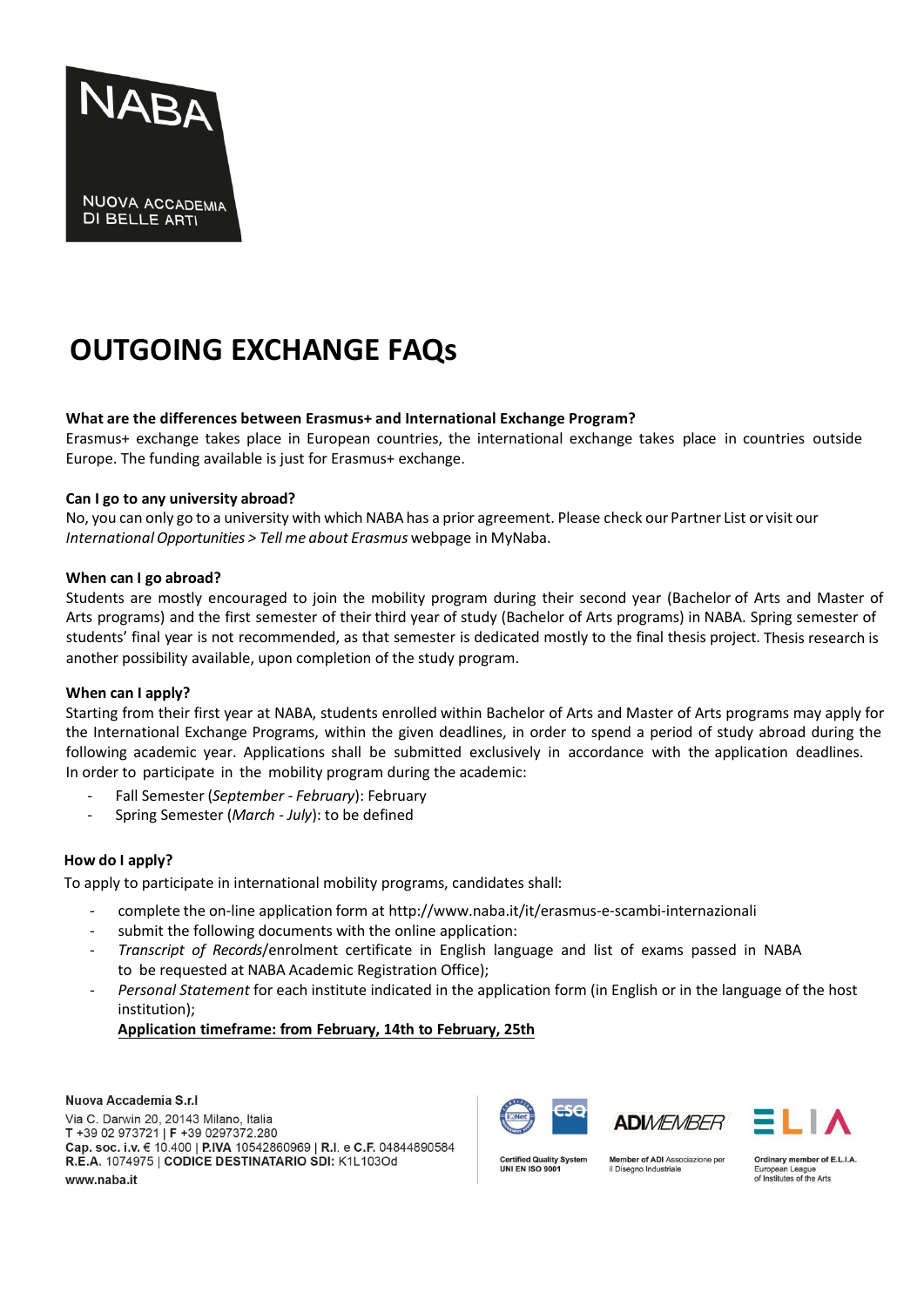

- *Language Passport* or *Language Proficiency Certificate* in accordance with the requirements specified as per our call (please refer to the document available in MyNaba for specific information);
- *Europass Curriculum Vitae* (in English or in the language of the host institution, downloadable at https://europass.cedefop.europa.eu/en/home);
- *Digital Portfolio* in \*.pdf format, maximum 8MB, or indicate web link where the portfolio can be viewed (translated into English or in the language of the host institution);
- *Passport-size photograph*;
- *Passport* or *ID card* photocopy.

All documents will need to be uploaded in \*.pdf format directly to the application homepage.

## **Do I have to pay tuition fees?**

All international exchange program agreements work on a "reciprocity" base and sostudents pay standard fees at NABA and no fees at the host University.

## **How much will it cost?**

It is not possible to provide an estimate of how much it will cost, as this depends on a number of factors. You will not have to pay any tuition fees to the host institution. However, you will need to consider the following:

- **Accommodation**
- Travel costs
- Insurance additional medical insurance in some countries
- Visa (if applicable)
- Living expenses, e.g. food
- Other costs, e.g. study books

Some countries (e.g. the USA) require proof that you have sufficient funds to cover your time abroad. You will need to ensure you find out what the current requirements are and have proof that you have sufficient funds.

## **Is there a limit on the amount of students who can go to one institution?**

Yes, the University has agreed the numbers of students which can be exchanged with all its partners. This means you may not be able to go to the University that you have selected as your first choice. Some Universities are very popular and places tend to get filled very quickly. For destinations where the request is higher than places available, only the candidates with the highest ranking grades will be able to apply.

# **Will my place be guaranteed by applying?**

No, it will be subject to places available at the Universities you are applying for and the evaluation run by the Host Institution on incoming exchange students. We recommend to apply to three different Universities to have more chances. For more information please see our list of exchange institutions.

#### Nuova Accademia S.r.l

Via C. Darwin 20, 20143 Milano, Italia T +39 02 973721 | F +39 0297372.280 Cap. soc. i.v. € 10.400 | P.IVA 10542860969 | R.I. e C.F. 04844890584 R.E.A. 1074975 | CODICE DESTINATARIO SDI: K1L103Od www.naba.it





ality System UNI EN ISO 9001

ember of ADI Associazione per il Disegno Industriale

Ordinary member of E.L.I.A. n League of Institutes of the Arts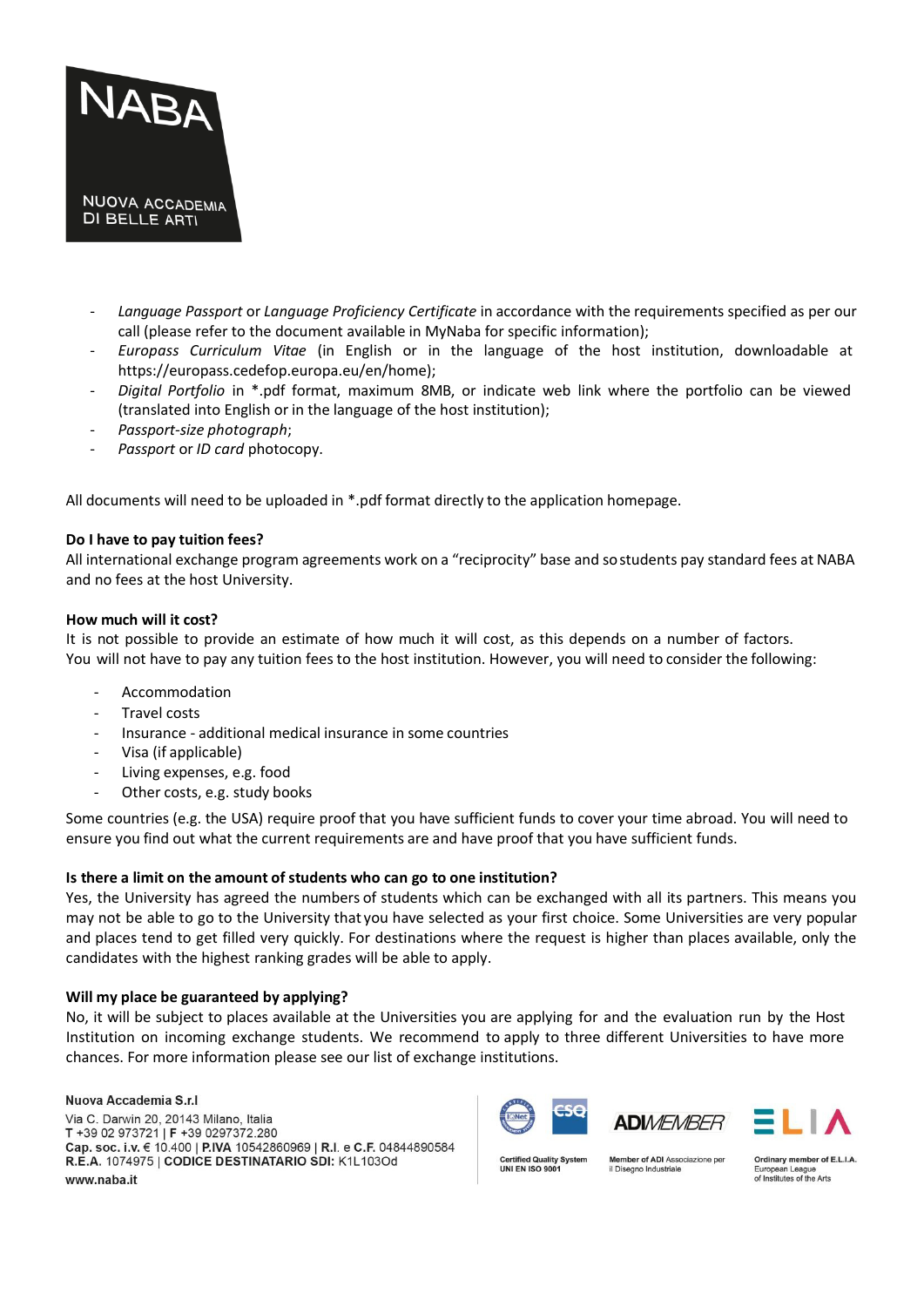

#### **What about language requirements?**

Students should take into account that an increasing number of institutes require a high level of language proficiency, which must frequently be certified by means of international certifications. Whilst researching the appropriate destination, you should also consider choosing partner universitieswhich meet your language ability. Students should carefully check the requirements set by partner institutes consulting their websites or the information sheet in the "*Tell me About Erasmus*" (*Raccontami Erasmus*) section in MyNABA. It should be noted that, in most cases, when a language entry requirement is set, students should provide a valid certification upon submission of the application forms. The certification should be valid for the entire duration of the exchange.

I would like to take an English placement test that will acknowledge my English language ability, who should I contact? You should contact NABA Language Centre and make the arrangement for your placement test.

#### **What happens with my NABA student scholarship?**

Students receiving a NABA student scholarship can still claim theirgrant whilst they are on exchange.

**How long will I be studying abroad?** The exact dates of the exchange vary, depending on each country. On average you should expect to be away around 4-5 months. In some countries, the Fall / Spring term starts and ends earlier than in Italy (e.g. in the US the Fall semester starts in August and finishes in December; the Spring semester starts in January and finishes in May).

## **Is any funding available and, if so, how do I apply for it?**

Erasmus+ exchange: Erasmus grant via European Commission. The Erasmus+ Programme is funded by the European Commission and provides a small grant to outgoing students. This grant is intended to help with any additional costs incurred whilst studying in another country. If your application is successful, you could be eligible to receive the Erasmus grant. NABA International Office will help you finalise the Erasmus grant paperwork before your departure in order for you to receive the grant whilst abroad.

#### **How much will the Erasmus grant be?**

The grant varies from year to year and from country to country. The grant is based on the number of months you will be studying abroad for. The Erasmus grant should help you with your living costs, however, it is not meant to be used as the main source of income to fund your exchange. For the academic year 2022/2023 the monthly mobility grant will be calculated, based on the cost of living of the country of destination, according to the following groups:

# - GROUP 1 (high cost of living): Denmark, Finland, Iceland, Ireland, Luxembourg, Sweden, Lichtenstein, Norway - **€ 350/month**

- GROUP 2 (medium cost of living): Austria, Belgium, Germany, France, Italy, Greece, Spain, Cyprus, Netherlands, Malta, Portugal - **€ 300/month**

- GROUP 3 (low cost of living): Bulgaria, Croatia, Czech Republic, Estonia, Latvia, Lithuania, Hungary, Poland, Romania, Slovakia, Slovenia, Former Yugoslav Republic of Macedonia, Turkey - **€ 250/month**

#### Nuova Accademia S.r.I. Via C. Darwin 20, 20143 Milano, Italia T +39 02 973721 | F +39 0297372.280 Cap. soc. i.v. € 10.400 | P.IVA 10542860969 | R.I. e C.F. 04844890584 R.E.A. 1074975 | CODICE DESTINATARIO SDI: K1L103Od www.naba.it





ality System UNI EN ISO 9001

ember of ADI Associazione per il Disegno Industriale

Ordinary member of E.L.I.A. n League of Institutes of the Arts